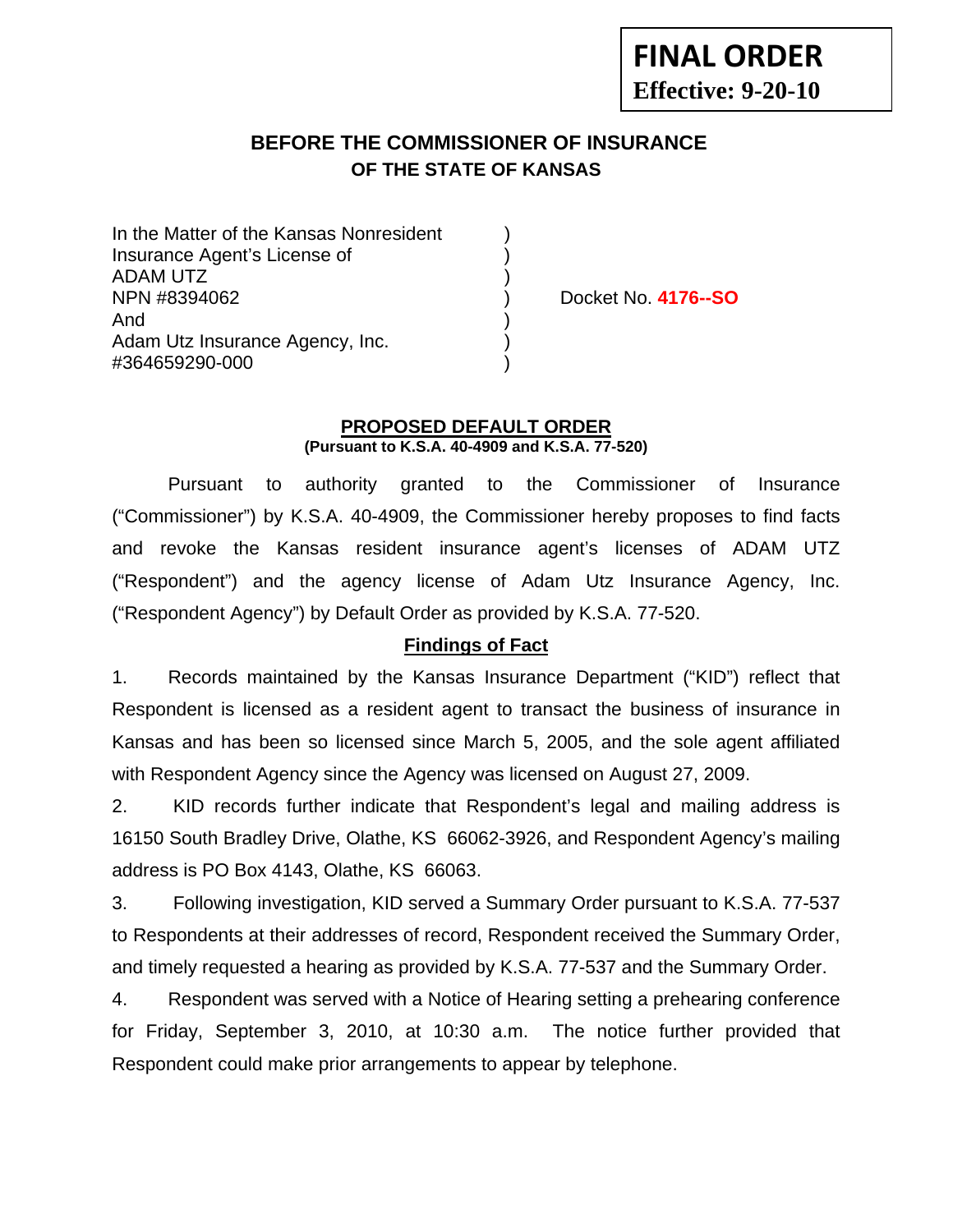5. On or about August 31, the presiding officer received Respondent's request for a continuance on the ground that Respondent would be out of town for several weeks because of a family emergency. The request further specified that Respondent could by contacted by electronic mail ("email").

6. The Presiding Officer conveyed the request to counsel for KID, who opposed the continuance because travel alone does not warrant delay of a nonevidentiary hearing where the parties have the option of appearing by telephone.

7. Counsel for KID served notice of KID's opposition by email, as requested by Respondent.

8. The Presiding Officer denied Respondent's request.

9. Respondent does not appear, either in person or by telephone, for the prehearing conference.

10. The Presiding Officer is the Assistant Commissioner of Insurance acting on behalf of the Commissioner of Insurance as the agency head as provided in K.S.A. 77- 547.

### **Applicable Law**

11. If a party fails to participate in a prehearing conference, the presiding officer may serve upon all parties written notice of a proposed default order. K.S.A. 77-520(a). "Within seven (7) days after service of a proposed default order, the party against whom it was issued may file a written motion requesting that the proposed default order be vacated and stating the grounds relied upon." K.S.A. 77-520(b). When the proposed default order is served by mail, three days are added to the time. K.S.A. 77-531. Unless a written motion is filed within the time allowed, the proposed default order will become effective at the expiration of the time allowed. K.S.A. 77-520(c). The proposed default order is effective upon service if not vacated. K.S.A. 77-520(d).

12. Pursuant to K.S.A. 77-526(a), the Presiding Officer, the Assistant Commissioner of Insurance acting on behalf of the Commissioner of Insurance as the agency head as provided in K.S.A. 77-547, is empowered to render a Final Order.

### **Conclusions of Law**

13. Respondents have been properly served notice of the allegations and proposed action and notice of the Prehearing Conference.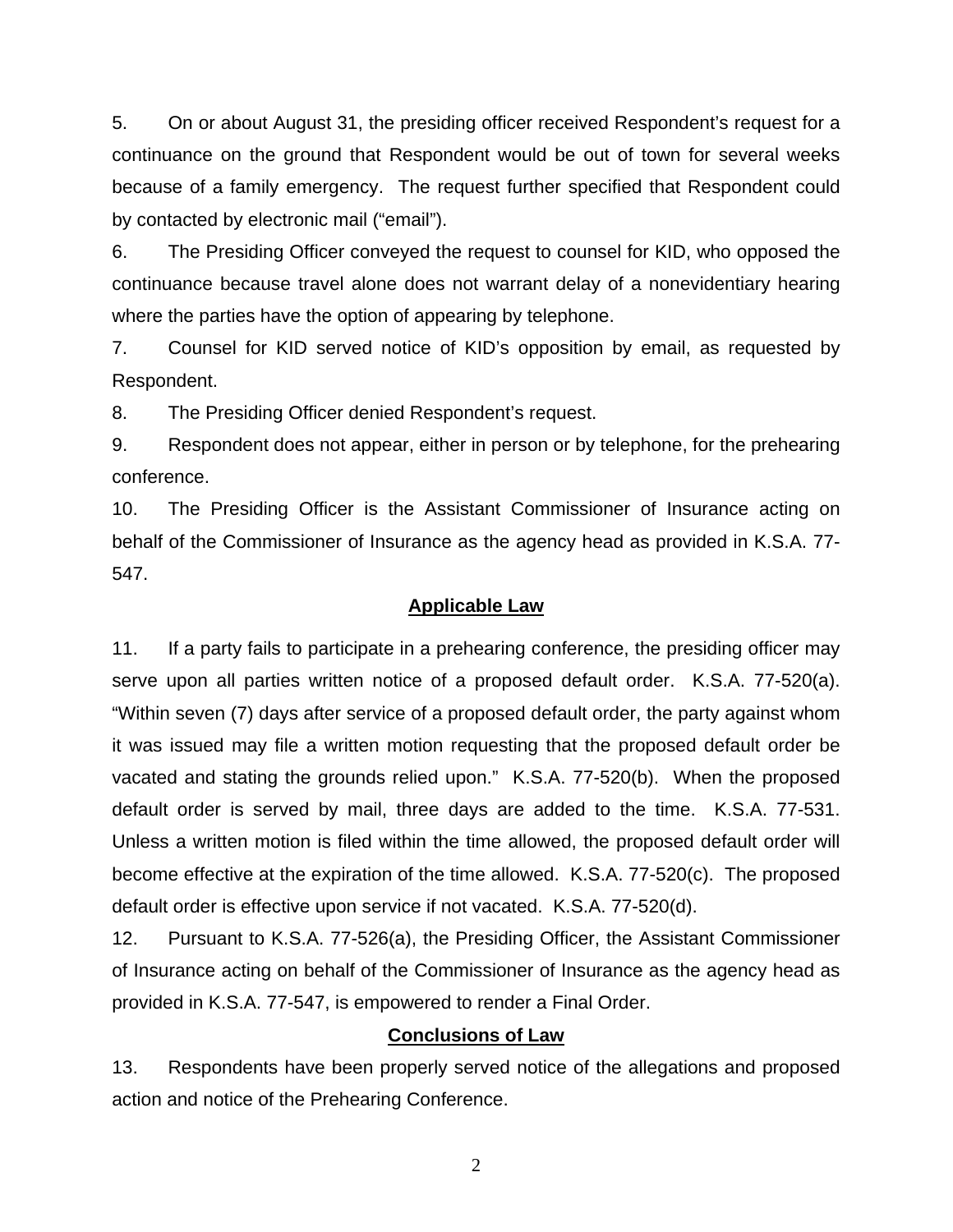14. The Commissioner has jurisdiction over Respondents as well as the subject matter of this proceeding, and such proceeding is held in the public interest.

15. The Commissioner finds that Respondents have failed to appear for the prehearing conference and a proposed default order may and should be served.

## **IT IS THEREFORE ORDERED BY THE COMMISSIONER OF INSURANCE**

**THAT** the findings of fact and conclusions of law of the Summary Order served upon Respondents on the 15<sup>th</sup> day of July 2010 are adopted as follows:

## **Findings of Fact**

1) Records maintained by the Kansas Insurance Department ("KID") reflect that Respondent is licensed as a resident agent to transact the business of insurance in Kansas and has been so licensed since March 8, 2005, and the sole agent affiliated with the Respondent Agency since the Agency was licensed on August 27, 2009.

2) KID records further indicate a legal and mailing address of 16150 S. Bradley Drive, Olathe, KS 66062-3926 for Utz, the agent, and a mailing address of PO Box 4143, Olathe, KS 66063, for the agency.

3) Following investigation, the Commissioner has no reason to believe that protection of the public interest requires the Commissioner to give notice and opportunity to participate to anyone other than the respondents.

4) Following investigation, the Commissioner finds evidence sufficient to support the following findings of fact:

5) On or about September 12, 2008, and October 25, 2008, Respondent received premium payments, checks in the amount of \$425 each made out to "American Family Ins," for workers compensation insurance for **Example 2018** 2019. Respondent deposited the checks in an agency account but did not forward premium to the company and no policy was issued.

6) By letter of October 6, 2009, American Family notified Respondent that he should pay the company the amount of \$850 as soon as possible so that a policy could be issued.

7) In June 2009, Respondent collected a check in the amount of \$971 made out to "American Family Insurance" from consumer CH for an annual homeowner policy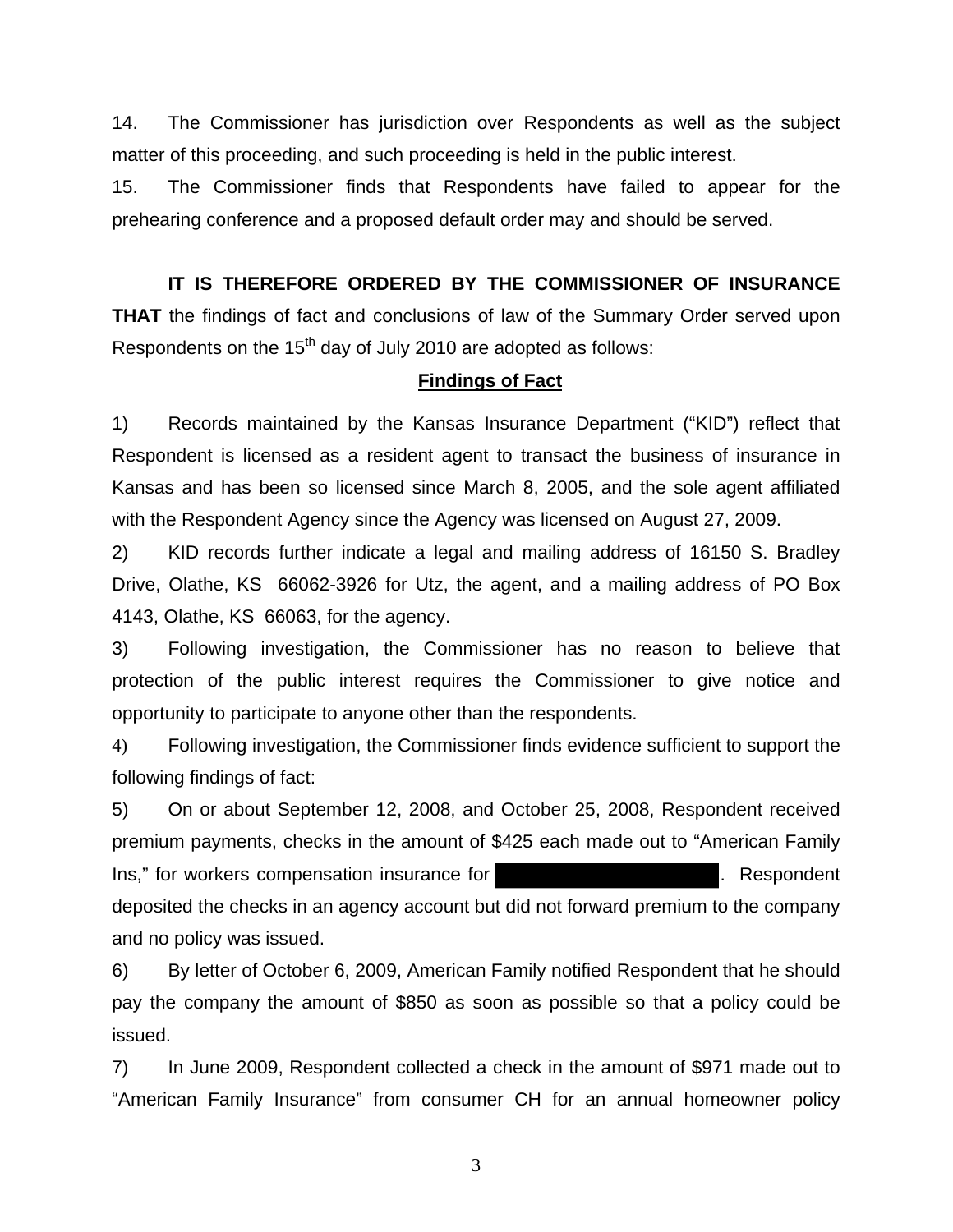premium. Respondent deposited the check in an agency account but failed to forward premium to the company and no policy was issued.

8) By letter of October 15, 2009, American Family notified Respondent that the company was issuing the policy and charging Respondent's account. The letter demanded payment by October 30, 2009.

9) On or about July 15, 2009, Respondent received a check for \$673 from a title company on behalf of consumers CC and JK as premium for a homeowners policy. The policy was issued but the funds were not applied to the premium.

10) On October 1, 2009, American Family charged Respondent's account and applied the funds to the consumers' account.

11) On or about February 18, 2008, and March 8, 2008, Respondent and Respondent Agency collected cash payments of \$400 each from MA as premium for workers compensation insurance. Respondent did not forward the premium to a company, and no policy was issued. In February 2010, the company wrote the policy and charged \$800 to Respondent's account.

12) Respondent Agency issued a certificate of insurance, dated June 26, 2008, and purporting to certify workers compensation coverage for MA under an American Family Insurance Company policy. The policy number was not an active number, and no policy had been issued at that time.

13) On February 18, 2009, MA made another cash payment of \$400, and that payment was not forwarded to the company or applied to a policy. On or about February 3, 2010, the company refunded the payment to MA and charged Respondent's account.

14) By cashier's check dated June 17, 2009, to the order of "American Family Insurance," consumer TP paid Respondent \$2501 for coverage from July 1, 2009, until July 1, 2010, under a business policy. Respondent did not make payment to the company, and in February 2010, the company charged Respondent's account and reinstated the policy.

15) On or about March 2, 2009, Respondent collected a check from a title company, on behalf of consumer PT, in the amount of \$4512, made payable to "American Family Insurance Adam Utz," "Re: BINDER," for a business policy. Respondent deposited the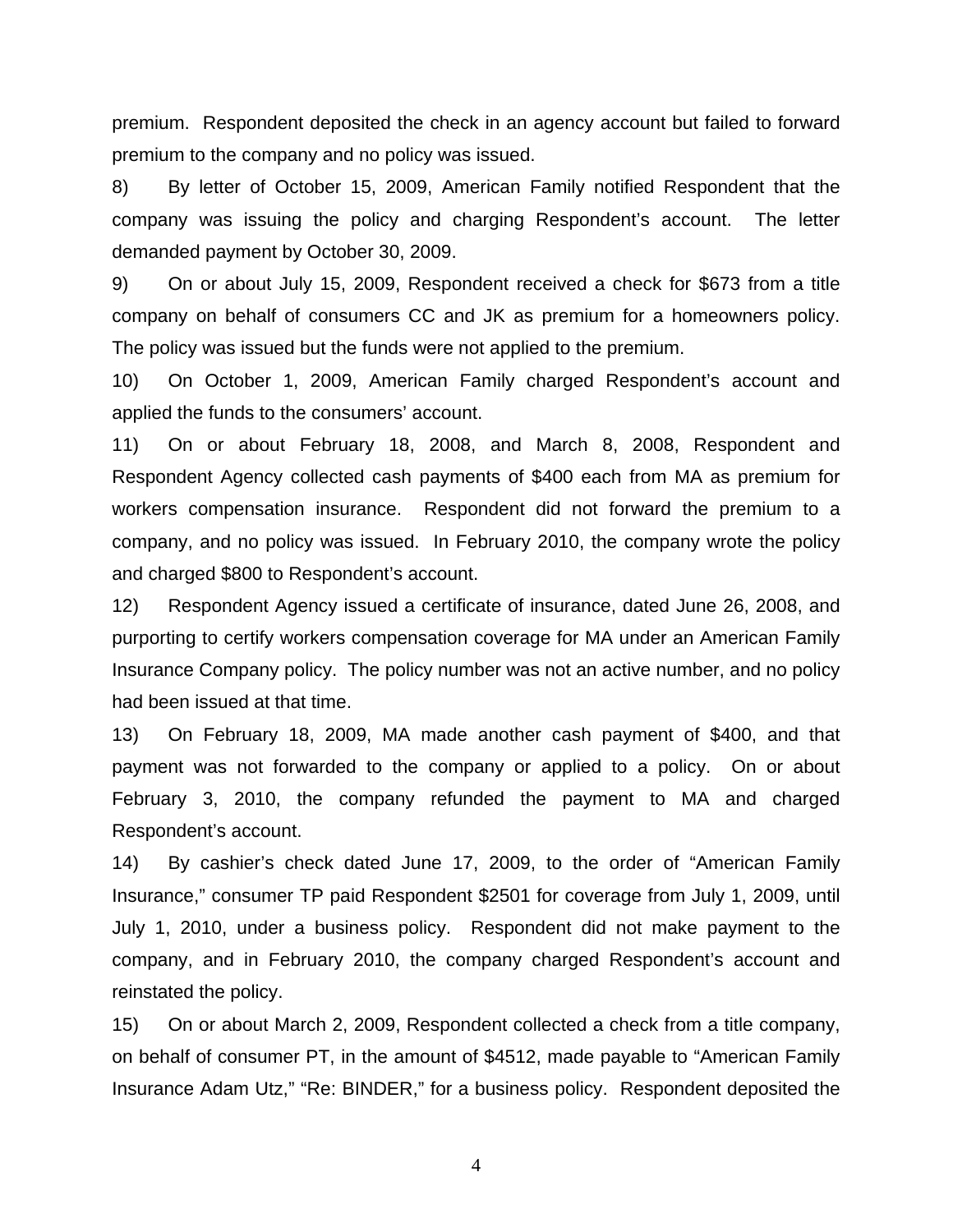check but did not forward the premium to the company, and the policy was not issued. In February 2010, the company charged Respondent's account and issued the policy effective February 1, 2010.

16) By personal check dated January 5, 2009, consumer DV paid \$800 to "American Family Insurance" for a workers compensation policy. Respondent deposited the check but did not forward premium to the company, and a policy was not issued. Approximately a year later, the consumer paid premium to a successor agent. The company issued the policy, returned \$800 in premium to the consumer, and charged Respondent's account.

17) In a letter mailed to Respondent's address of record on April 8, 2010, counsel for KID informed Respondent of the allegations contained in paragraphs 5 through 8 above and invited Respondent to reply within 15 business days if he disputed them.

18) By email dated April 19, 2010, Respondent denied knowledge that the policies had not been issued, attributed any errors to miscommunication with his staff, and said he would send full refunds "ASAP."

19) In reply, counsel for KID attached the October 2009 letters from the company. Respondent denied he received them and said he "would have taken care of it right away."

20) After receiving additional reports, counsel for KID wrote to Respondent again on June 7, 2010, and summarized the allegations contained in paragraphs 9 through 16.

21) On June 21, 2010, counsel for KID received the following email message: "John, I have been in contact with American Family to get these discrepancies resolved on this matter. A. Utz."

22) In addition, Respondent receipted \$850 from consumer CE on March 2, 2009, and from consumer SM on July 15, 2009, for workers compensation coverage but did not forward premium or applications to the company.

23) As of July 8, 2010, Respondent had repaid a total of \$1000 since termination of his employment with American Family in July 2009, leaving over \$12,000 in premium unpaid.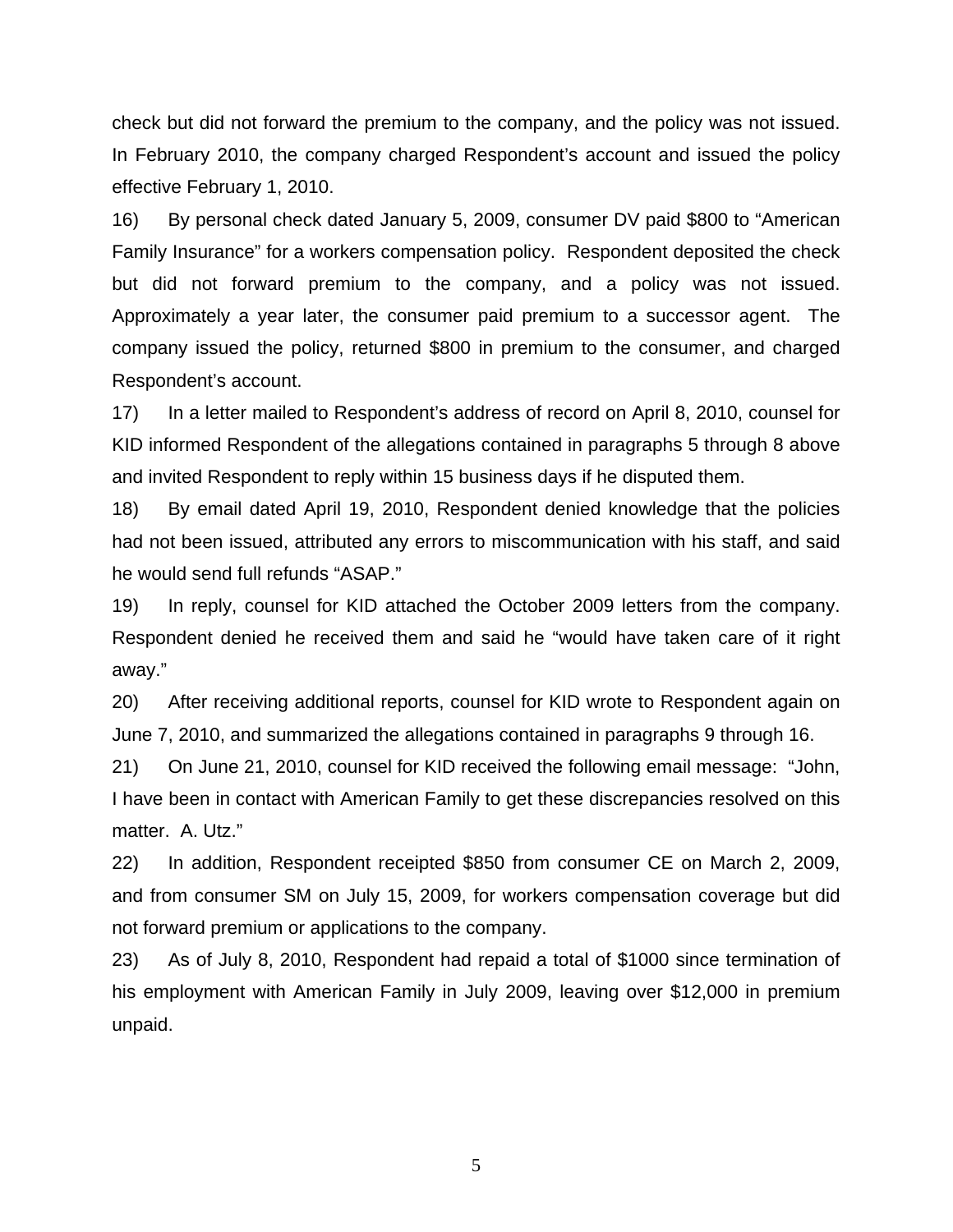### **Applicable Law**

24) K.S.A. 40-4909(a) provides, in relevant part:

"The commissioner may deny, suspend, revoke or refuse renewal of any license issued under this act if the commissioner finds that the applicant or license holder has. . .(2) Violated: (A) Any provision of chapter 40 of the Kansas Statutes Annotated, and amendments thereto, or any rule and regulation promulgated thereunder; . . . (4) Improperly withheld, misappropriated or converted any moneys or properties received in the course of doing insurance business. . . . (8) Used any fraudulent, coercive, or dishonest practice, or demonstrated any incompetence, untrustworthiness, or financial irresponsibility in the conduct of business in this state or elsewhere. . . ." K.S.A. 40-4909(a).

25) For any business entity to be licensed as an insurance agent, KID must determine that a licensed individual agent is responsible for the entity's compliance with the insurance laws and regulations of this state. K.S.A. 40-4905(c).

26) In addition, the Commissioner may revoke any license issued under the Insurance Agents Licensing Act if the Commissioner finds that the interests of the insurer or the insurable interests of the public are not properly served under such license. K.S.A. 40-4909(b).

## **Conclusions of Law**

27) The Commissioner has jurisdiction over Respondents as well as the subject matter of this proceeding, and such proceeding is held in the public interest.

28) The Commissioner finds, based on the facts contained in paragraphs 5 through 16 and 22, that Respondent has improperly withheld, misappropriated, or converted money or property received in the course of doing insurance business.

29) The Commissioner also finds that Respondent has used dishonest practices and demonstrated untrustworthiness or financial irresponsibility in the conduct of business.

30) Based on the foregoing findings, the Commissioner concludes that sufficient grounds exist for the revocation of Respondent's insurance agent's license pursuant to K.S.A. 40-4909(a).

31) The Commissioner finds that Respondent Agent is the sole agent affiliated with Respondent Agency. Therefore, the Commissioner concludes that Respondent Agent's conduct is indistinguishable from conduct of the agency.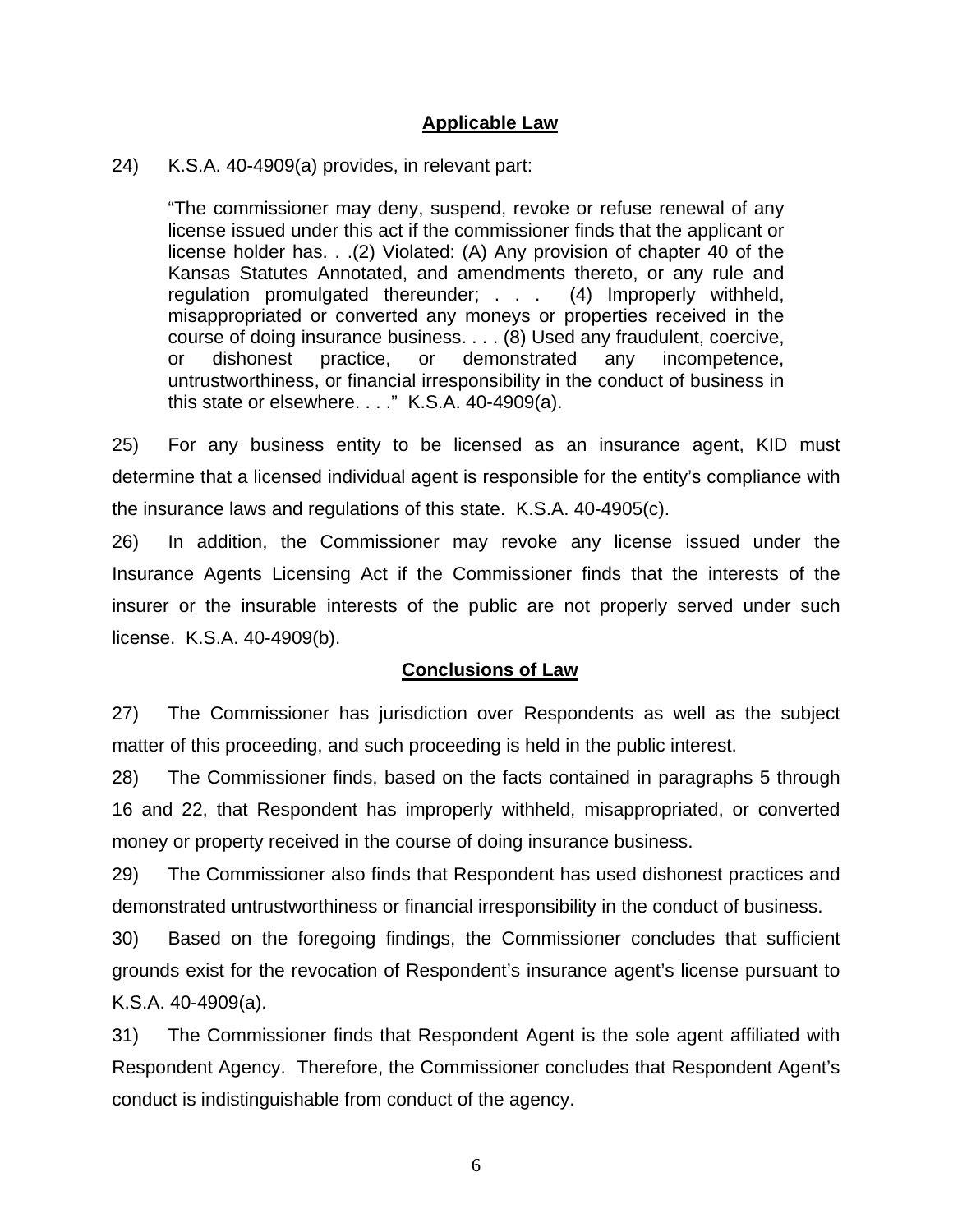32) The Commissioner further concludes Respondents' licenses may be revoked pursuant to K.S.A. 40-4909(b) because such licenses are not properly serving the interests of the insurer and the insurable interests of the public.

33) Based on the facts and circumstances set forth herein, it appears that the use of summary proceedings in this matter is appropriate, in accordance with the provisions set forth in K.S.A. 77-537(a), in that the use of summary proceedings does not violate any provision of the law, the protection of the public interest does not require the KID to give notice and opportunity to participate to persons other than Respondents, and after investigation, KID believes in good faith that the allegations will be supported to the applicable standard of proof.

**IT IS FURTHER ORDERED** that the Kansas resident insurance agent's license of Adam J. Utz and the Kansas resident insurance agency license of Adam Utz Insurance Agency, Inc., are hereby **REVOKED. Unless vacated by further order, this Proposed Default Order shall become effective as a Final Order at the expiration of the time for filing a motion to vacate the order.**

IT IS SO ORDERED THIS 7th DAY OF SEPTEMBER 2010, IN THE CITY **OF TOPEKA, COUNTY OF SHAWNEE, STATE OF KANSAS.** 



 \_/s/ Robert Tomlinson\_\_\_\_\_\_\_\_\_\_\_\_\_ Robert Tomlinson Assistant Commissioner of Insurance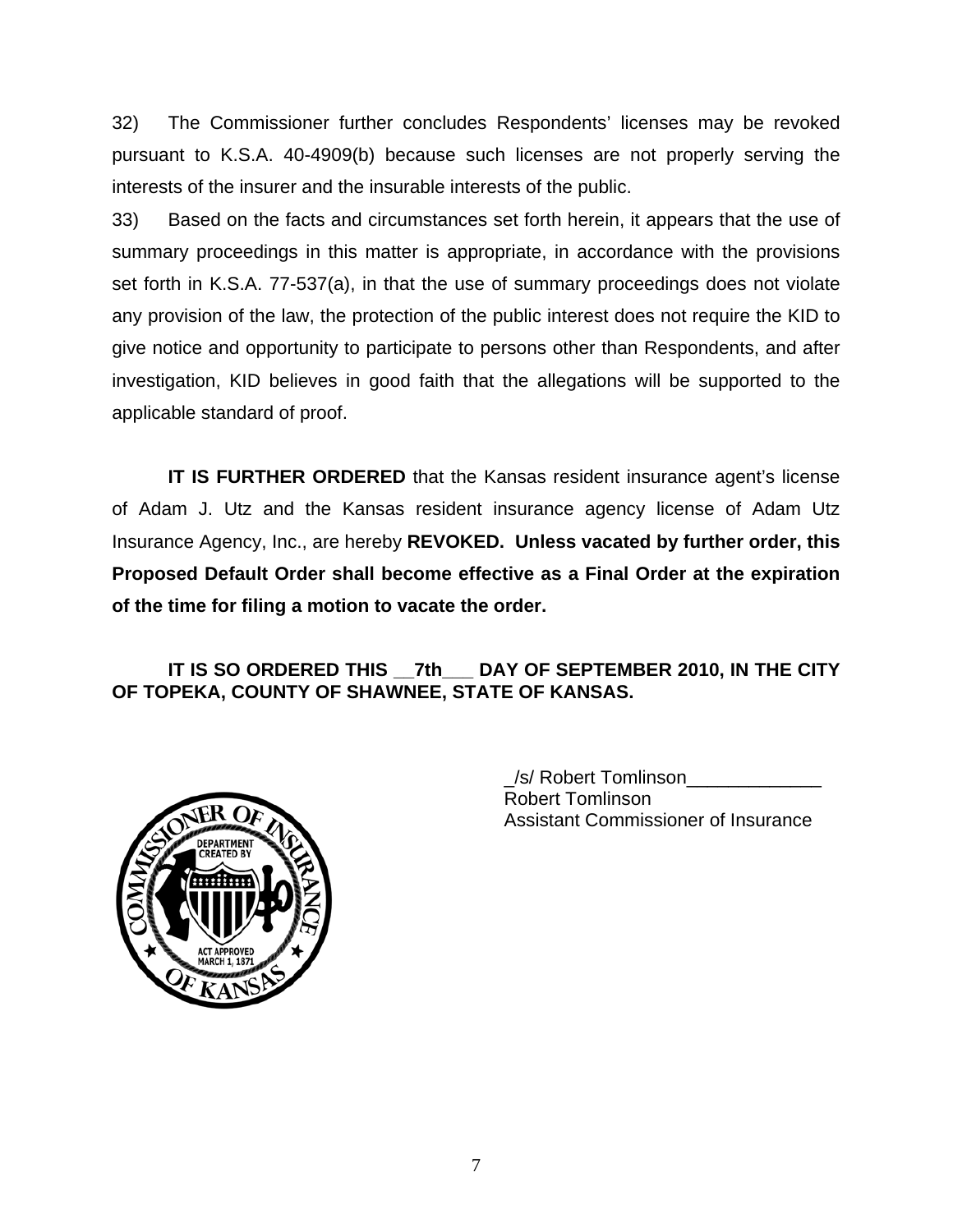#### **NOTICE**

In the event Respondent files a Petition for Judicial Review, pursuant to K.S.A. 77-613(e), the agency officer to be served on behalf of the Kansas Insurance Department is

 John W. Campbell, General Counsel Kansas Insurance Department 420 S.W. 9<sup>th</sup> Street Topeka, Kansas 66612

#### **Certificate of Service**

 The undersigned hereby certifies that he/she served a true and correct copy of the above and foregoing **Proposed Default Order** on this \_\_\_7th\_\_\_\_ day of September 2010, by causing the same to be placed in the United States Mail, first class postage prepaid, addressed to the following:

 Adam J. Utz 16150 S. Bradley Dr. Olathe, KS 66062-3926

And

 Adam Utz Insurance Agency, Inc. PO Box 4143 Olathe, KS 66063

> /s/ Jana L. Beethe Jana L. Beethe